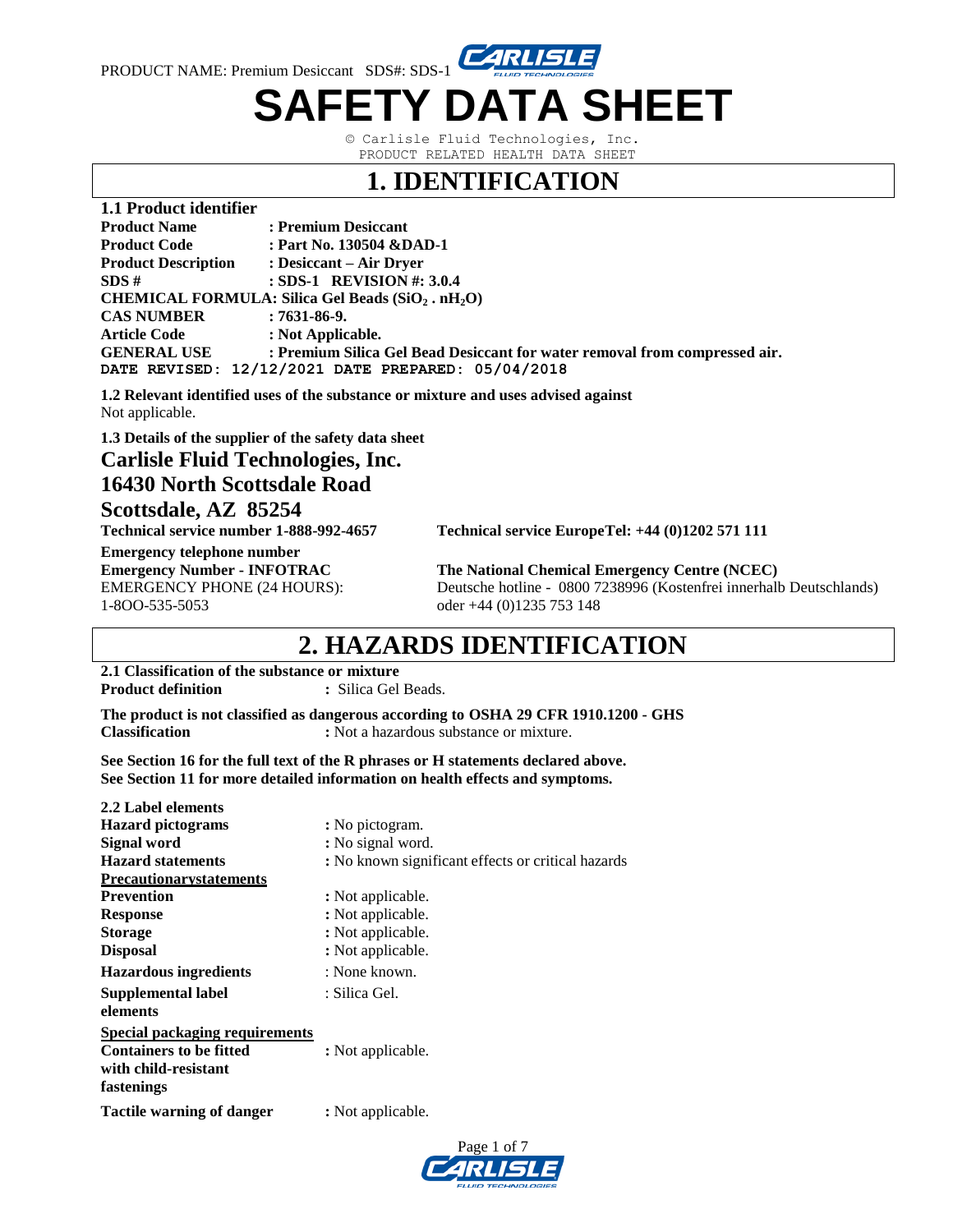

| PRODUCT NAME: Premium Desiccant SDS#: SDS-1         | <u> The Communication of the Communication of the Communication of the Communication of the Communication of the Communication of the Communication of the Communication of the Communication of the Communication of the Commun</u><br><b>FLUID TECHNOLOGIES</b> |
|-----------------------------------------------------|-------------------------------------------------------------------------------------------------------------------------------------------------------------------------------------------------------------------------------------------------------------------|
| 2.3 Other hazards                                   |                                                                                                                                                                                                                                                                   |
| Other hazards which do not result in classification |                                                                                                                                                                                                                                                                   |
| <b>Properties affecting health</b>                  |                                                                                                                                                                                                                                                                   |
| <b>Principle routes of exposure</b>                 | : Skin, eye, inhalation, ingestion.                                                                                                                                                                                                                               |
| <b>Skin contact</b>                                 | : Dust may cause a mechanical irritation. No adverse effects expected.                                                                                                                                                                                            |
| Eye contact                                         | : Route of exposure unlikely. Dust may cause a mechanical irritation which can scratch<br>the eye.                                                                                                                                                                |
| <b>Inhalation</b>                                   | : No health effects expected with normal use of product.                                                                                                                                                                                                          |
| Ingestion                                           | : Non-toxic by ingestion. Keep away from children and pets.                                                                                                                                                                                                       |
| <b>Chronic Effects:</b> not applicable              |                                                                                                                                                                                                                                                                   |

**Medical Conditions Aggravated by Long-Term Exposure:** asthma, allergies

**Target Organs:** skin and eyes

**Signs and Symptoms:** Adverse allergic reactions to dust may result in, but are not limited to, redness and irritation of the eyes and skin. If such a reaction occurs, seek medical attention.

#### **3. COMPOSITION/INFORMATION ON INGREDIENTS Chemical Name % BY WT. CAS-No**

| .                  | $\sim$ $\sim$ $\sim$<br>.           | $\cdots$                                  |
|--------------------|-------------------------------------|-------------------------------------------|
| -<br>SIIIC2<br>∼'' | n r<br>റ $\epsilon$<br>ັບ<br>$\sim$ | 700 <sub>1</sub><br>$\circ$<br>-00-<br>ບບ |
|                    |                                     |                                           |

#### **4. FIRST AID MEASURES**

#### **4.1 Description of first aid measures**

| <b>EYE CONTACT</b>                                                             | : Do not rub eyes. Make sure to remove any contact lenses from the eyes before rinsing.<br>Promptly wash eyes with plenty of water while lifting the eye lids. Continue to rinse for at least<br>15 minutes. Get medical attention if any discomfort continues. |  |
|--------------------------------------------------------------------------------|-----------------------------------------------------------------------------------------------------------------------------------------------------------------------------------------------------------------------------------------------------------------|--|
| <b>INHALATION</b>                                                              | : Move individual to fresh air. If breathing is difficult, get medical attention.                                                                                                                                                                               |  |
| <b>SKIN CONTACT</b>                                                            | : Wash with soap and water. Cover the irritated skin with an emollient. Get medical attention if<br>irritation develops.                                                                                                                                        |  |
| <b>INGESTION</b>                                                               | : Give several glasses of water to drink to dilute. Do not induce vomiting. If large amounts are<br>ingested, get medical advice.                                                                                                                               |  |
|                                                                                | Protection of first-aiders: No known significant effects or critical hazards.                                                                                                                                                                                   |  |
|                                                                                | 4.2 Most important symptoms and effects, both acute and delayed                                                                                                                                                                                                 |  |
| <b>Potentialacutehealtheffects</b>                                             |                                                                                                                                                                                                                                                                 |  |
| Eye contact                                                                    | : Route of exposure unlikely. Dust may cause a mechanical irritation which can scratch the eye.                                                                                                                                                                 |  |
| <b>Inhalation</b>                                                              | : No known significant effects or critical hazards.                                                                                                                                                                                                             |  |
| <b>Skin contact</b>                                                            | : No known significant effects or critical hazards.                                                                                                                                                                                                             |  |
| Ingestion                                                                      | : Non-toxic by ingestion.                                                                                                                                                                                                                                       |  |
| Over-exposure signs/symptoms                                                   |                                                                                                                                                                                                                                                                 |  |
| Eye contact                                                                    | : Dust may cause mechanical irritation.                                                                                                                                                                                                                         |  |
| <b>Inhalation</b>                                                              | : Dust is irritating to the respiratory tract.                                                                                                                                                                                                                  |  |
| Skin contact                                                                   | : Prolonged or repeated skin contact may cause irritation.                                                                                                                                                                                                      |  |
| <b>Ingestion</b>                                                               | : May cause irritation of the digestive tract.                                                                                                                                                                                                                  |  |
| 4.3 Indication of any immediate medical attention and special treatment needed |                                                                                                                                                                                                                                                                 |  |
| Notes to physician                                                             | : Treat Symptomatically.                                                                                                                                                                                                                                        |  |
| <b>Specific treatments</b>                                                     | : No specific treatment.                                                                                                                                                                                                                                        |  |
|                                                                                |                                                                                                                                                                                                                                                                 |  |

### *5. FIRE FIGHTING MEASURES*

**5.1 Extinguishing media**

**Suitable extinguishing media** : This product is not flammable. Use fire-extinguishing media appropriate for surrounding materials.

**Unsuitable extinguishing media** : None known.

**5.2 Special hazards arising from the substance or mixture**

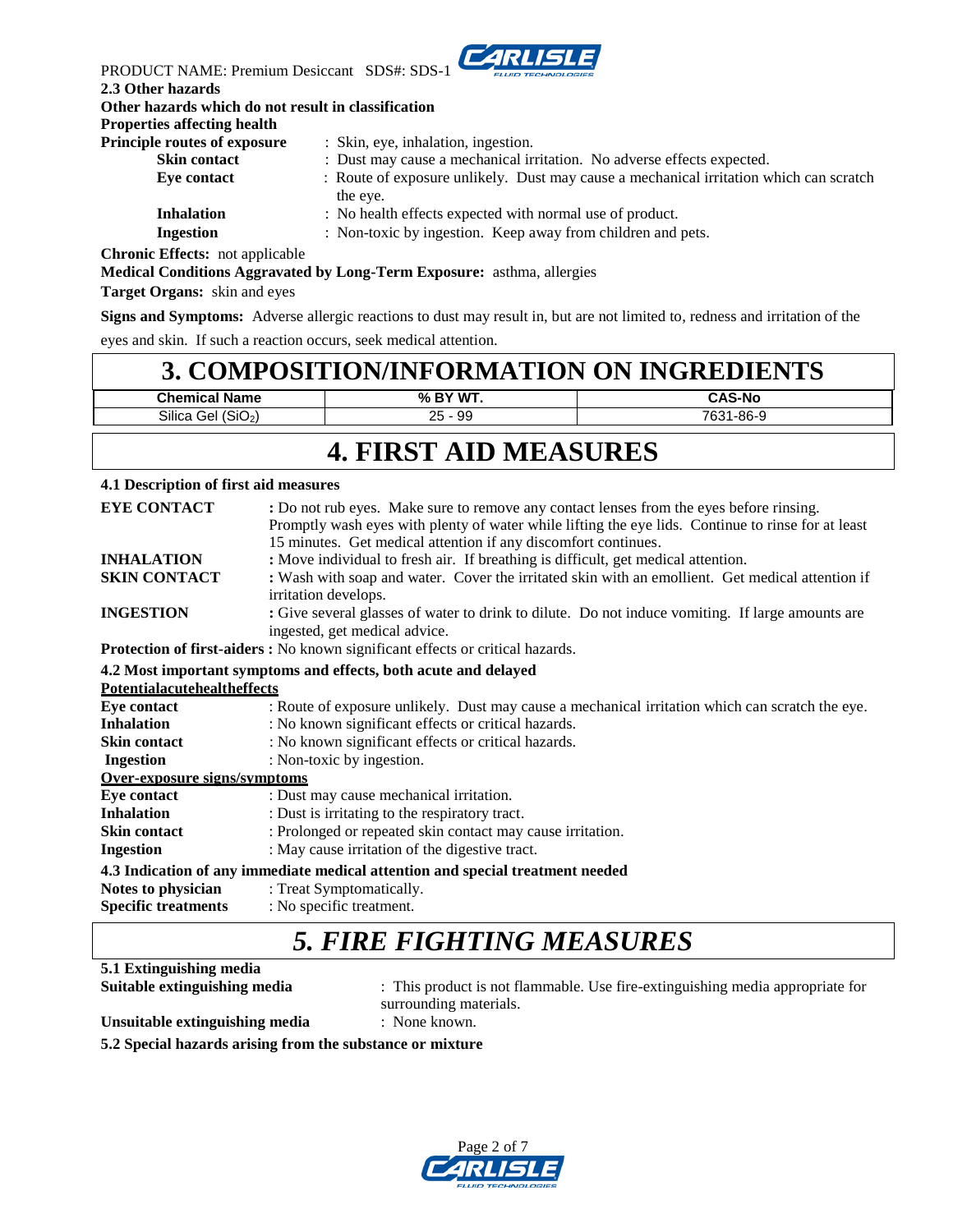

| <b>PRODUCT NAME: Premium Desiccant</b>            | SDS#: SDS-1                                                                                                                                                                                                                                                                                                                                                            |
|---------------------------------------------------|------------------------------------------------------------------------------------------------------------------------------------------------------------------------------------------------------------------------------------------------------------------------------------------------------------------------------------------------------------------------|
| <b>Flammability class</b>                         | : Not Applicable.                                                                                                                                                                                                                                                                                                                                                      |
| Fire retardant method                             | : Use fire-extinguishing media appropriate for                                                                                                                                                                                                                                                                                                                         |
|                                                   | surrounding materials.                                                                                                                                                                                                                                                                                                                                                 |
| <b>Flash Point</b>                                | : Not Applicable.                                                                                                                                                                                                                                                                                                                                                      |
| <b>Autoignition Temperature</b>                   | : Not Applicable.                                                                                                                                                                                                                                                                                                                                                      |
| <b>Sensitivity to Static Discharge</b>            | : None.<br>$\Omega$                                                                                                                                                                                                                                                                                                                                                    |
| Hazards from the substance or mixture             | $:$ None.                                                                                                                                                                                                                                                                                                                                                              |
| <b>Unusual Fire and Explosion Hazards</b>         | : Not Determined.                                                                                                                                                                                                                                                                                                                                                      |
| <b>Hazardous combustion products</b>              | : None under normal conditions.                                                                                                                                                                                                                                                                                                                                        |
| <b>Note</b>                                       | : None.                                                                                                                                                                                                                                                                                                                                                                |
| 5.3 Advice for firefighters                       |                                                                                                                                                                                                                                                                                                                                                                        |
| <b>Special precautions for fire-fighters</b>      | : None.                                                                                                                                                                                                                                                                                                                                                                |
| Special protective equipment for<br>fire-fighters | : Fire-fighters should wear appropriate protective equipment and self-<br>contained breathing apparatus (SCBA) with a full face-piece operated in<br>positive pressure mode. Clothing for fire-fighters (including helmets,<br>protective boots and gloves) conforming to European standard EN 469 will<br>provide a basic level of protection for chemical incidents. |

**HMIS RATING:** See Section 15.

### **6. ACCIDENTAL RELEASE MEASURES**

| 6.1 Personal precautions, protective equipment and emergency procedures |                                                                                                                                                                                                                                                |  |
|-------------------------------------------------------------------------|------------------------------------------------------------------------------------------------------------------------------------------------------------------------------------------------------------------------------------------------|--|
| For non-emergency personnel<br>For emergency responders                 | : No action shall be taken involving any personal risk or without suitable training.<br>: If specialized clothing is required to deal with the spillage, take note of any<br>information regarding personal protective equipment in Section 8. |  |
| <b>6.2 Environmental precautions</b>                                    | : As with all materials, keep out of drains, sewers, ditches and waterways.                                                                                                                                                                    |  |
| 6.3 Methods and materials for containment and cleaning up               |                                                                                                                                                                                                                                                |  |
| <b>Small spill</b>                                                      | : Contain spillage. Scoop or vacuum into a container for reclamation or disposal, avoid<br>breathing dust.                                                                                                                                     |  |
| Large spill                                                             | : Vacuuming or wet sweeping may be used to avoid dust. Note: see section 13 for waste<br>disposal.                                                                                                                                             |  |
| <b>6.4 Reference to other sections</b>                                  | : See Section 1 for emergency contact information.<br>See Section 8 for information on appropriate personal protective equipment.<br>See Section 13 for additional waste treatment information.                                                |  |

#### **7. HANDLING AND STORAGE 7.1 Precautions for safe handling Protective measures** : There is little or no health hazards associated with intact packaged desiccant. Do not cut, open or remove desiccant fill from package. (see Section 8 for additional information) **Advice on general occupational** : Use of proper hygiene practices in the workplace is recommended. Eating, drinking **hygiene** and smoking should be prohibited in areas where this material is handled, stored and processed. Workers should wash hands and face before eating, drinking and smoking. **7.2 Conditions for safe storage,** : Store in tightly closed original container in a dry, cool and well-ventilated place. Keep **including any incompatibilities** in original container. **7.3 Specific end use(s) Recommendations** : Not available.

**Industrial sector specific solutions** : Not available.

### **8. EXPOSURE CONTROLS/PERSONAL PROTECTION**

#### **8.1 Control parameters**

**Ingredients Exposure Limits**

Silica Gel (SiO<sub>2</sub>)  $OSHA-PEL: 80 mg/m\%SiO<sub>2</sub><sup>3</sup> TWA: 20 mppcf$ NIOSH REL: TWA- 6 mg/m<sup>3</sup> IDLH:  $3,000 \text{ mg/m}^3$ 

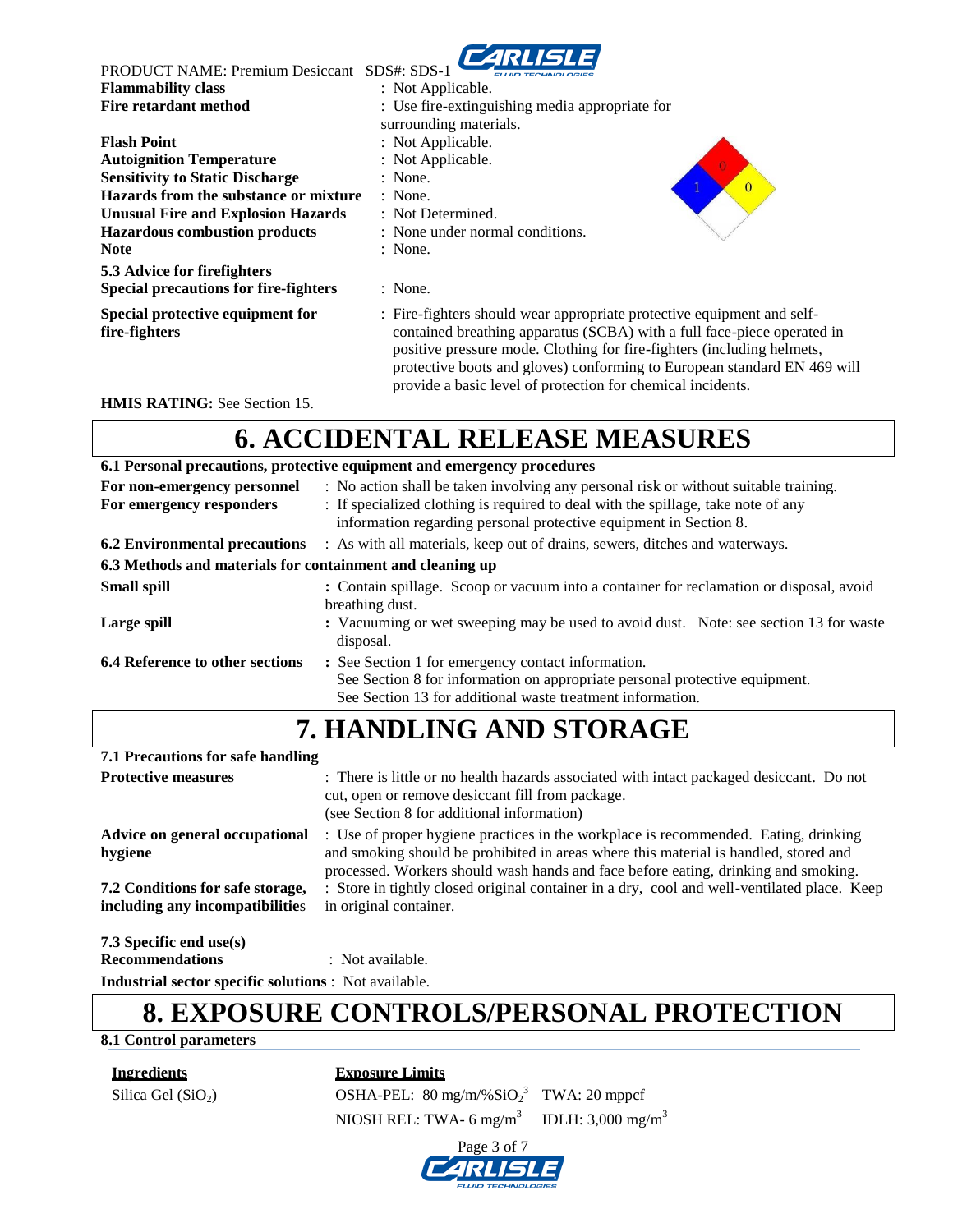| PRODUCT NAME: Premium Desiccant SDS#: SDS-<br><b>8.2 Exposure controls</b> | <b>CARLISLE</b>                                                                                                                                                                                           |  |
|----------------------------------------------------------------------------|-----------------------------------------------------------------------------------------------------------------------------------------------------------------------------------------------------------|--|
| Appropriate engineering<br>controls                                        | : Good ventilation should be sufficient to control airborne levels.                                                                                                                                       |  |
| <b>Personal Protection Equipment</b>                                       |                                                                                                                                                                                                           |  |
| <b>Eye Protection</b>                                                      | : Safety glasses should be worn.                                                                                                                                                                          |  |
| <b>Skin Protection</b>                                                     | : Gloves recommended.                                                                                                                                                                                     |  |
|                                                                            | <b>Respiratory Protection :</b> Follow the OSHA respirator regulations found in 29 CFR 1910.134 or European Standard<br>EN 149. Use a NIOSH/MSHA or European Standard EN 149 approved respirator if expo- |  |
|                                                                            | sure limits are exceeded or if irritation or other symptoms are experienced.                                                                                                                              |  |
|                                                                            | <b>Other protective clothing:</b> Wear appropriate clothing to prevent any possibility of skin contact.                                                                                                   |  |
| <b>Hygienic Practices</b>                                                  | : Wash hands at the end of each work shift and before eating, smoking and using the toilet.                                                                                                               |  |
|                                                                            | Wash promptly if skin becomes wet or contaminated. When using do not eat, drink or                                                                                                                        |  |
|                                                                            | smoke.                                                                                                                                                                                                    |  |

### **9. PHYSICAL AND CHEMICAL PROPERTIES**

#### **9.1 Information on basic physical and chemical properties**

| <b>Physical state</b>              | : Solid.                          |
|------------------------------------|-----------------------------------|
| Color                              | : White.                          |
| Odor                               | : None.                           |
| <b>Appearance</b>                  | : Semi-transparent beads.         |
| pН                                 | $: 3.0 - 8.0$ (in 5% slurry)      |
| Melting point/freezing point       | : $1,710^{\circ}$ C (3,110.00°F). |
| <b>Initial boiling point and</b>   | : $2,230^{\circ}$ C (4,046.00°F). |
| boiling range                      |                                   |
| <b>Flash point</b>                 | : Not available.                  |
| <b>Flammability (solid, gas)</b>   | : Not available.                  |
| <b>Burning time</b>                | : Not applicable.                 |
| <b>Burning rate</b>                | : Not applicable.                 |
| <b>Upper/lower flammability or</b> | : Not available.                  |
| explosive limits                   |                                   |
| Vapor pressure                     | : Not available.                  |
| Density (water=1)                  | : 2.1.                            |
| <b>Solubility in Water</b>         | : Insoluble.                      |
| <b>Partition coefficient:</b>      | : Not available.                  |
| <b>Auto-ignition temperature</b>   | : Not available.                  |
| <b>Decomposition temperature</b>   | : Not available.                  |
| <b>Viscosity</b>                   | : Not available.                  |
| <b>Explosive properties</b>        | : Not available.                  |
| <b>VOC</b>                         | $:$ None.                         |
| <b>Oxidizing properties</b>        | : Not available.                  |
| 9.2 Other information              |                                   |
| No additional information.         |                                   |

**10. STABILITY AND REACTIVITY**

| 10.1 Reactivity               | : No data available.                                          |
|-------------------------------|---------------------------------------------------------------|
| 10.2 Chemical stability       | : Stable under normal storage conditions.                     |
| 10.3 Possibility of hazardous | : No dangerous reaction known under conditions of normal use. |
| reactions                     |                                                               |
| 10.4 Conditions to avoid      | : Moisture.                                                   |
| 10.5 Incompatible materials   | : None known.                                                 |
| 10.6 Hazardous decomposition  | : No data available.                                          |
| products                      |                                                               |

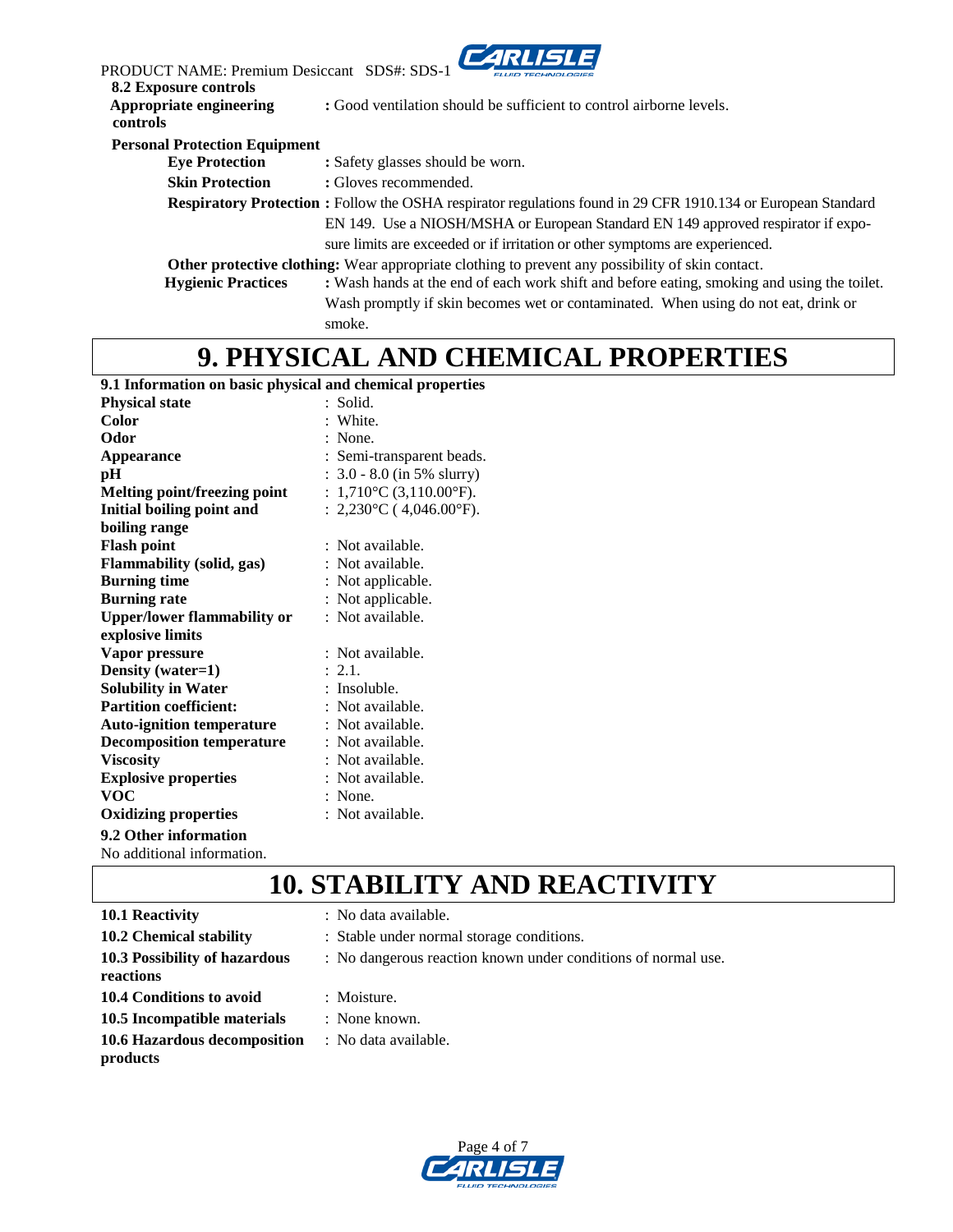## **11. TOXICOLOGICAL INFORMATION**

| 11.1 Acutetoxicity                                       |                                                                                                |
|----------------------------------------------------------|------------------------------------------------------------------------------------------------|
| <b>Effects of Acute Exposure</b>                         | : Not available.                                                                               |
| (LD50 oral and LC50)                                     |                                                                                                |
| 11.2 Acute toxicity estimates                            |                                                                                                |
| <b>Conclusion/Summary</b>                                | : Silica Gels are very low in oral toxicity based on comparison to related forms of silica.    |
|                                                          | No adverse effects have been observed in experimental animals following ingestion of           |
|                                                          | any form of amorphous silica.                                                                  |
|                                                          |                                                                                                |
|                                                          | Toxic Dose $1$ - LD 50 > 10,000 mg/kg (oral rat)                                               |
| 11.3 Irritation/Corrosion                                |                                                                                                |
| <b>Conclusion/Summary</b>                                | : No special risk under normal use. Dusts of particulates may cause minor abrasion.            |
|                                                          | May cause dryness.                                                                             |
| 11.4 Sensitizer                                          |                                                                                                |
| <b>Conclusion/Summary</b>                                | : Not available.                                                                               |
| 11.5 Mutagenicity                                        |                                                                                                |
| <b>Conclusion/Summary</b>                                | : Not available.                                                                               |
| 11.6 Carcinogenicity                                     |                                                                                                |
| <b>Conclusion/Summary</b>                                | : IARC: 3 - Group 3 - Not classifiable as to its carcinogenicity to humans (Silica-            |
|                                                          | Amorphous, precipitated).                                                                      |
|                                                          |                                                                                                |
| 11.7 Reproductive toxicity                               |                                                                                                |
| <b>Conclusion/Summary</b>                                | : Not available.                                                                               |
| 11.8 Teratogenicity                                      |                                                                                                |
| <b>Conclusion/Summary</b>                                | : Not available.                                                                               |
| 11.9 Specific target organ toxicity (single exposure)    |                                                                                                |
| Not hazardous.                                           |                                                                                                |
| 11.10 Specific target organ toxicity (repeated exposure) |                                                                                                |
| <b>Conclusion/Summary</b>                                | : No specific health warnings noted. No specific acute or chronic health impact noted,         |
|                                                          | but this chemical may still have adverse impact on human health, either in general or on       |
|                                                          | certain individuals with pre-existing or latent health problems.                               |
|                                                          |                                                                                                |
| 11.11 Aspiration hazard                                  |                                                                                                |
| <b>Conclusion/Summary</b>                                | : Not hazardous.                                                                               |
|                                                          | 11.12 Information on the likely routes of exposure : Not hazardous.                            |
| 11.13 Potential acute health effects                     |                                                                                                |
| <b>Inhalation</b>                                        | : No special risk under normal use. Inhalation of airborne particulate may lead to             |
|                                                          | Mechanical irritation of the respiratory tract and mucous membranes.                           |
| <b>Ingestion</b>                                         | : May result in irritation of the digestive tract.                                             |
|                                                          |                                                                                                |
| Skin contact                                             | : Not applicable for product in purchased form. Adverse allergic reactions may                 |
|                                                          | result in, but are not limited to, redness and irritation.                                     |
| <b>Eye contact</b>                                       | : No special risk under normal use. Dusts of particulates may cause mechanical irritation,     |
|                                                          | possibly including pain, tearing, and redness. Scratching of the cornea can occur if eye       |
|                                                          | is rubbed.                                                                                     |
|                                                          | 11.4 Symptoms related to the physical, chemical and toxicological characteristics              |
| <b>Inhalation</b>                                        |                                                                                                |
|                                                          | : No specific data.                                                                            |
| <b>Ingestion</b>                                         | : No specific data.                                                                            |
| Skin contact                                             | : No specific data.                                                                            |
| <b>Eye contact</b>                                       | : No specific data.                                                                            |
|                                                          | 11.15 Delayed and immediate effects and also chronic effects from short and long term exposure |
| <b>Short term exposure</b>                               |                                                                                                |
| <b>Potential immediate effects</b>                       | : Not available.                                                                               |
|                                                          |                                                                                                |
| <b>Potential delayed effects</b>                         | : Not available.                                                                               |
| Long term exposure                                       |                                                                                                |
| <b>Potential immediate effects</b>                       | : Not hazardous.                                                                               |
| <b>Potential delayed effects</b>                         | : Not hazardous.                                                                               |
|                                                          |                                                                                                |
| 11.16 Potential chronic health effects                   |                                                                                                |
| <b>Effects of Chronic Exposure</b>                       | : Not hazardous.                                                                               |
| <b>General</b>                                           | : No known significant effects or critical hazards.                                            |
|                                                          | Page 5 of 7                                                                                    |
|                                                          |                                                                                                |

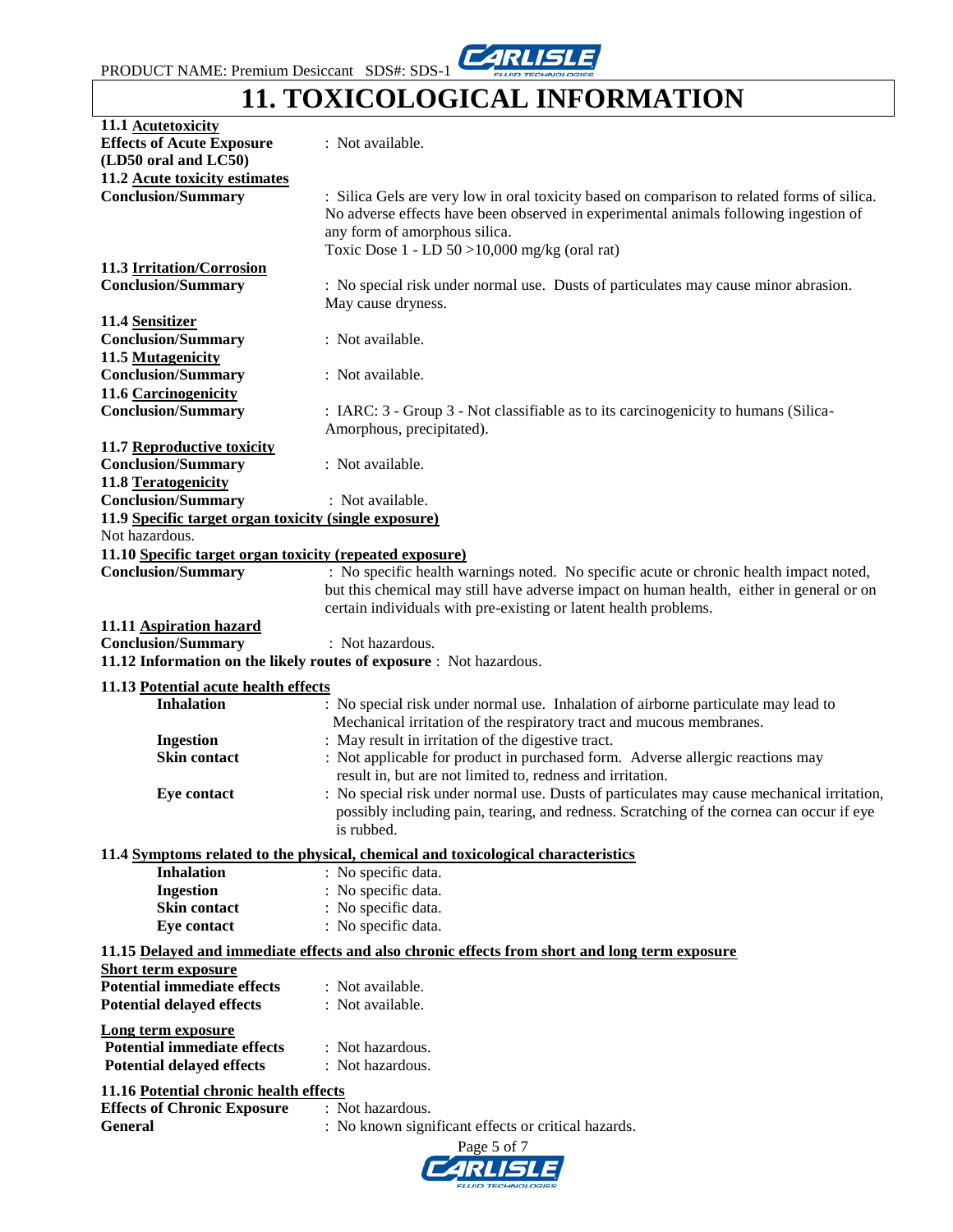

PRODUCT NAME: Premium Desiccant SDS#: SDS-1 **Carcinogenicity (IARC, ACGIH,** : None **OSHA) Mutagenicity** : Not hazardous. **Teratogenicity** : Not hazardous. **Developmental effects** : No known significant effects or critical hazards. **Fertility effects** : No known significant effects or critical hazards. **11.17 Other information** : Not available.

### **12. ECOLOGICAL INFORMATION**

| 12.1 Toxicity                                                  |                                                                                                                                                                        |
|----------------------------------------------------------------|------------------------------------------------------------------------------------------------------------------------------------------------------------------------|
| <b>Aquatic</b><br><b>Conclusion/Summary</b>                    | : Not considered toxic to fish.                                                                                                                                        |
| <b>12.2 Persistence</b><br><b>Conclusion/Summary</b>           | : Not available.                                                                                                                                                       |
| 12.3 Bioaccumulation/Accumulation<br><b>Conclusion/Summary</b> | : Not available.                                                                                                                                                       |
| 12.4 Mobility/Persistence in soil<br><b>Conclusion/Summary</b> | : The product is water soluble and may spread in water systems.                                                                                                        |
| 12.5 Degradability/Leaching<br><b>Conclusion/Summary</b>       | : There are no data on the degradability of this product.                                                                                                              |
| <b>12.6 Environmental Fate</b><br><b>Conclusion/Summary</b>    | : Silica Gel is not biodegradable.                                                                                                                                     |
| 12.8 Other adverse effects                                     | 12.7 Results of PBT and vPvB assessment : This product does not contain any PBT or vPvB substances.<br>: No known ecological hazards are associated with this product. |

### **13. DISPOSAL CONSIDERATIONS**

The information in this section contains generic advice and guidance. The list of Identified Uses in Section 1 should be consulted for any available use-specific information provided in the Exposure Scenario(s). **13.1 Waste treatment methods Methods of disposal :** Dispose of according to local, state and federal regulations. **Hazardous waste :** Refer to federal, state and local requirements for disposal (OSHA 1910.107, NFPA 33, 40CFR63 parts 260-262, state AQMD and WQMD, local Waste Management Authority). **13.2 Packaging Methods of disposal :** Empty packaging may be discarded as non-hazardous material.

**13.3 Special precautions :** None known.

**IBC Code**

| <b>14. TRANSPORT INFORMATION</b>                                                  |                 |                 |                 |                 |                 |
|-----------------------------------------------------------------------------------|-----------------|-----------------|-----------------|-----------------|-----------------|
|                                                                                   | <b>US DOT</b>   | <b>ADR/RID</b>  | <b>IMDG</b>     | <b>IATA</b>     | <b>CAN TDG</b>  |
| 14.1 UN number                                                                    | Not regulated.  | Not regulated.  | Not regulated.  | Not regulated.  | Not regulated.  |
| 14.2 UN proper shipping name                                                      | None.           | None.           | None.           | None.           | None.           |
| 14.3 Transport<br>hazard $class(s)$                                               | Not restricted. | Not restricted. | Not restricted. | Not restricted. | Not restricted. |
| 14.4 Packing<br>group                                                             | None.           | None.           | None.           | None.           | None.           |
| 14.5 Environmental hazards                                                        | No.             | No.             | No.             | No.             | No.             |
| 14.6 Special precautions<br>for user                                              | Not available.  | Not available.  | Not available.  | Not available.  | Not available.  |
| <b>Additional information</b>                                                     | None.           | None.           | None.           | None.           | None.           |
| 14.7 Transport in bulk<br>according to Annex II of<br><b>MARPOL 73/78 and the</b> | Not available.  | Not available.  | Not available.  | Not available.  | Not available.  |